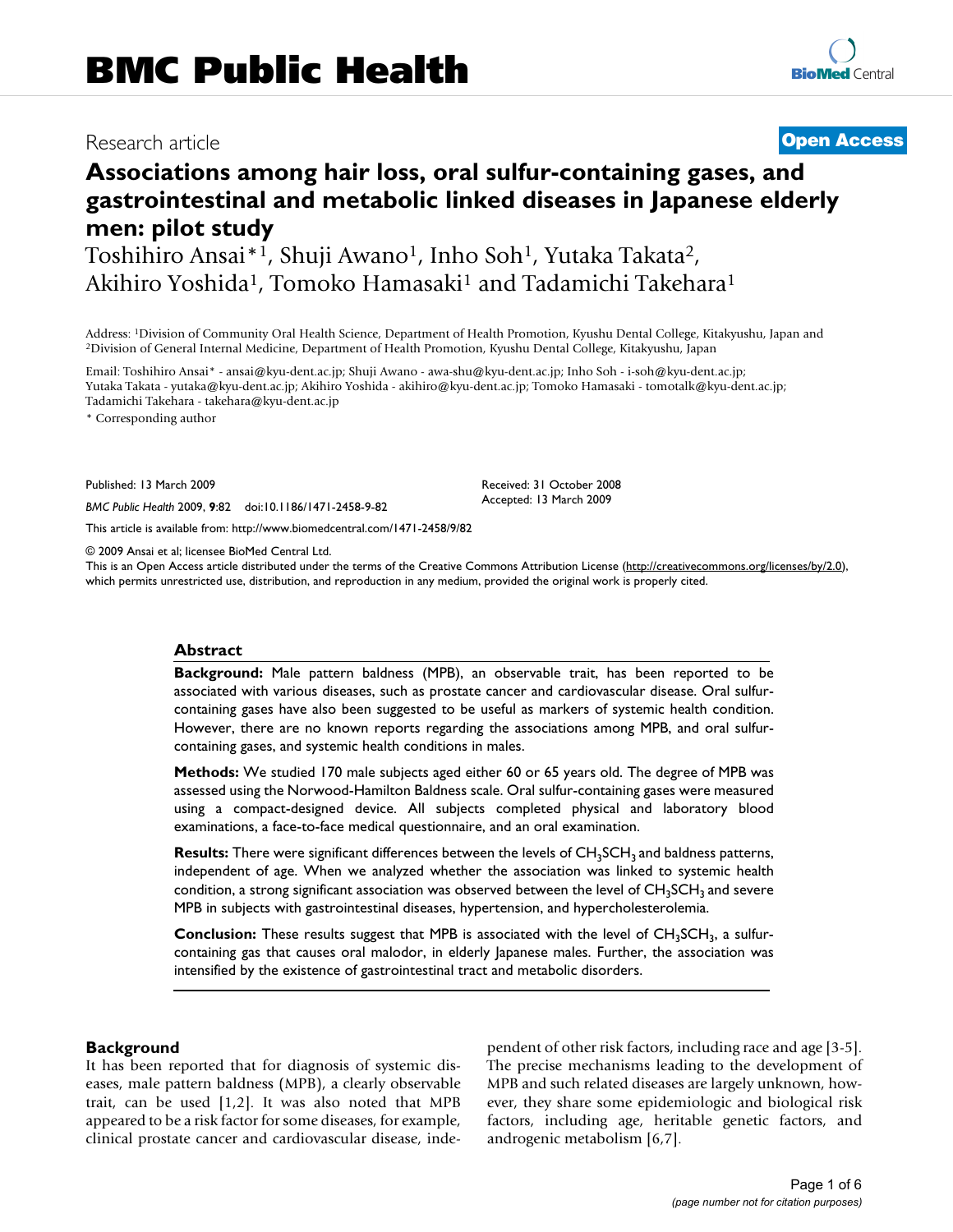On the other hand, oral malodor is reported to be primarily associated with dental caries and periodontal disease, though involvement of other factors including systemic health conditions and lifestyle have not been ruled out. It is generally known that volatile sulfur-containing gases, which mainly consist of the three compounds hydrogen sulfide  $(H_2S)$ , methanethiol (CH<sub>3</sub>SH), and dimethylsulfide ( $CH_3SCH_3$ ), are responsible for oral malodor [8]. However, it has not been clarified whether these sulfur gases are derived from the mouth and/or other organs such as the gut, or how the contents of these gases are involved with systemic health conditions. Sulfur-containing molecules in the oral cavity have been used as markers of various systemic conditions. For example, these sulfur gases are also present in colonic gas, though colonic concentrations are orders of magnitude greater than those in breath. Since these gases are rapidly absorbed from the gut, it is possible that they could be transported to the lungs via the bloodstream and then cleared in expired air, as is well documented to be the case with  $H<sub>2</sub>$  and methane [9]. Colonic H<sub>2</sub>S and CH<sub>3</sub>SH in breath could be explained by an extremely efficient metabolism of these gases by the colonic mucosa or liver [10]. Further, another study suggested that subjects with chronic liver diseases could be differentiated from those with normal liver function by comparing the levels of some sulfur-containing compounds [11]. In contrast, CH3SCH3 is not metabolized by the colonic mucosa or the liver, and colonic  $CH<sub>3</sub>SCH<sub>3</sub>$ might be expected to appear in breath, and Suarez et al.  $(2000)[9]$  suggested that some CH<sub>3</sub>SCH<sub>3</sub> is derived from the gastrointestinal tract. In addition, Hoshi et al. (2002) [12] compared sulfur-containing gases between *Helicobacter pylori*-positive and negative patients, and found that the levels of  $H_2S$  and  $CH_3SCH_3$  in mouth air were significantly higher in positive patients. Considering that various systemic conditions affects breath in the mouth, as described above, it is possible that MPB has an association with levels of oral malodor.

The purpose of the present study was to investigate the severity of MPB in correlation with these sulfur-containing gases. We also investigated whether systemic health disorders were linked to changes in the levels of those gases.

#### **Methods**

#### *Recruitment and data collection*

This cross-sectional investigation was part of a population-based study conducted to investigate the relationships between oral and systemic health. A total of 170 healthy community-dwelling male subjects aged either 60 or 65 years old residing in Fukuoka Prefecture were recruited in 2006, and all were provided an explanation of the nature of the research project and provided written informed consent. The study was also approved by the Ethics Committee of Kyushu Dental College (no.05022250).

Each subject completed a questionnaire regarding lifestyle, oral and systemic health conditions, and medical history, and also underwent physical, laboratory blood, and oral examinations. All current medication usage was recorded, including treatments for hypertension, diabetes, and hyperlipidemia. Blood samples were taken after the subjects had refrained from oral intake and smoking for at least 2 h before collection, then transported to a commercial laboratory on ice for measurements.

The degree of MPB was assessed in the male subjects using Norwood-Hamilton Baldness scale [1] by a trained doctor, with hair loss graded progressively from Type I (no loss) to Type VII (hair loss complete at the crown). For the purpose of our analyses, subjects with MPB were then classified to three groups; slight (Type I and II), moderate (Type III including Type III vertex to V), and severe (Type VI and VII).

#### *Sampling of oral gases and the devise used*

For sampling, subjects were asked to refrain from oral activity, including eating, drinking, tooth brushing, and mouthrinsing, before testing. Oral sulfur-containing gases were measured using an indium oxide  $(In_2O_3)$  semiconductor gas sensor (Oral Chroma, ABILIT, Tokyo, Japan), a compact-sized device that is popular in dental clinics in Japan, as described previously [13]. Briefly, subjects were instructed to keep their mouths closed and breathe through the nose for 30 s before analysis. A 1-mL disposable syringe was inserted into the oral cavity through the lips and teeth, and 1 mL of oral air was aspirated by the syringe. Immediately, 0.5 mL of the sample was injected into the device. In a previous hospital-based study that utilized the device (mean subject age, 32.1 years old), reference values for oral sulfur-containing gases were reported, as follows: H<sub>2</sub>S, 358.7 ppb (SE, 25.6); CH<sub>3</sub>SH, 143.0 ppb (SE, 14.6); CH<sub>3</sub>SCH<sub>3</sub>, 19.5 ppb (SE, 2.3) [14].

#### *Statistical analysis*

To assess differences between groups, a chi-square test was used for categorical variables and ANOVA for continuous variables, followed by adjustment for the effects of age if necessary. Linear trends for the associations were assessed by computing the *P* value for each trend with multiple regression analysis. All statistical analyses were performed using SPSS 14.0 for Windows (SPSS Japan, Tokyo, Japan). The level of statistical significance was set at 0.05 for all of the analyses.

#### **Results**

The prevalence and distribution of MPB in the 170 male subjects is shown in Table 1. We classified 67 subjects as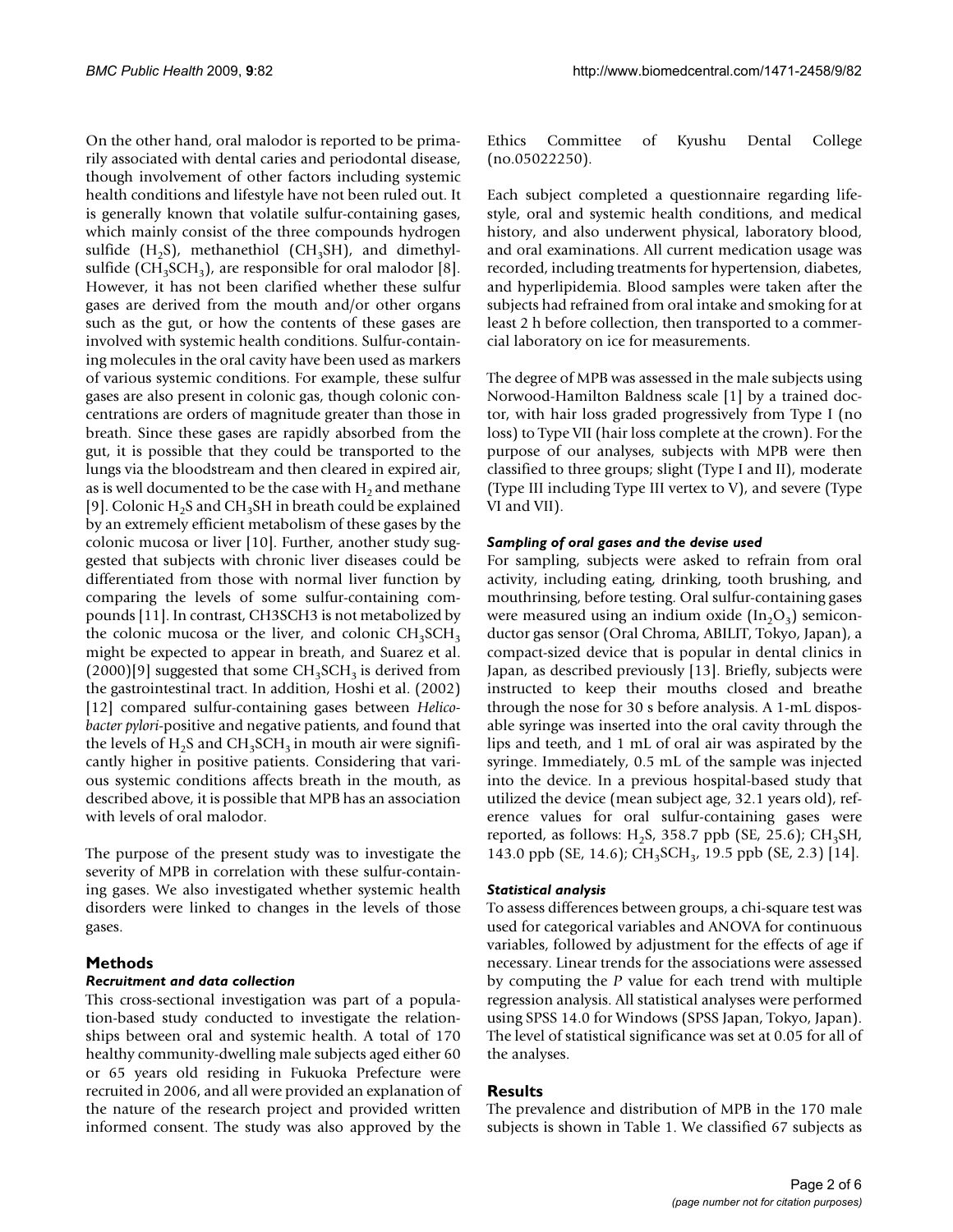|  | Table 1: Distribution of the baldness patterns in male subjects |  |  |  |  |
|--|-----------------------------------------------------------------|--|--|--|--|
|--|-----------------------------------------------------------------|--|--|--|--|

| <b>Baldness type</b> | N(%)      |  |  |
|----------------------|-----------|--|--|
|                      | 35(20.6)  |  |  |
| Ш                    | 32 (18.8) |  |  |
| Ш                    | 26(15.3)  |  |  |
| IV                   | 25(14.7)  |  |  |
| ٧                    | 13(7.6)   |  |  |
| ٧I                   | 18(10.6)  |  |  |
| VII                  | 21(12.4)  |  |  |

slight (39.4%), 64 as moderate (37.6%), and 39 were severe (23.0%). As shown in Table 2, there were significant differences among the groups in regard to age, but not regarding systemic conditions, including blood pressure and laboratory blood test results, or lifestyle factors of alcohol use and smoking habit. Medical history for the subjects revealed 68 with hypertension (of whom 46 were receiving medication), 25 with diabetes, 10 with CVD, 24 with CHD, 39 with hepatic disease, 15 with respiratory disease, 79 with gastrointestinal disease, and 26 with

**Table 2: General characteristics of subjects divided by baldness group**

hypercholesterolemia. There were no significant differences among the groups in regard to medical history. Table 3 shows the oral health status separated by MPB group. There was a significant difference only for the level of CH<sub>3</sub>SCH<sub>3</sub>. There were no significant differences between the ages groups regarding oral sulfur-containing gases. The mean values for  $H_2S$ , CH<sub>3</sub>SH, and CH<sub>3</sub>SCH<sub>3</sub> for all subjects were 4.64 ng/10 mL (= 346.6 ppb), 2.82 ng/10 mL (= 149.5 ppb), and 0.54 ng/10 mL (= 22.2 ppb), respectively. We also investigated the effects of systematic health on  $CH_3SCH_3$  levels, as shown in Table 4. In the subjects with gastrointestinal diseases, hypertension (treated), and hypercholesterolemia, there were significant differences among the groups. In particular,  $CH<sub>3</sub>SCH<sub>3</sub>$  in those with severe MPB showed significant associations with gastrointestinal disease, hypercholesterolemia, and hypertension (treated) (*P* for trend < 0.05 for each), with gastrointestinal disease and hypercholesterolemia occurrences shown to be approximately 2 to 5-fold higher than the level shown in Table 3. A total of 79 subjects had gastrointestinal diseases, which were gastritis in

| Characteristic                  | Slight          | Moderate     | Severe          | p*    |
|---------------------------------|-----------------|--------------|-----------------|-------|
| Number of subjects              | 67              | 64           | 39              |       |
| Age (years)                     | 61.0(2.1)       | 61.6(2.3)    | 62.7(2.5)       | 0.002 |
| Height (cm)                     | 165.9(5.7)      | 165.2(6.5)   | 163.4(4.9)      | 0.11  |
| Weight (kg)                     | 68.0 (9.9)      | 65.6(9.7)    | 64.2(7.9)       | 0.10  |
| Body mass index                 | 24.7(3.1)       | 23.9(3.0)    | 23.9(2.5)       | 0.33  |
| Systolic blood pressure (mmHg)  | 146.2(16.9)     | 146.9(21.6)  | 144.6(22.2)     | 0.86  |
| Diastolic blood pressure (mmHg) | 84.3(10.1)      | 83.5 (10.0)  | 84.4 (12.2)     | 0.88  |
| Serum total cholesterol (mg/dL) | 208.3 (34.7)    | 203.9 (32.9) | 208.2 (30.5)    | 0.72  |
| HDL cholesterol (mg/dL)         | 57.8 (15.0)     | 59.5 (16.1)  | 59.3 (14.2)     | 0.79  |
| $HbA1c$ $(\%)$                  | 5.30(0.71)      | 5.27(0.73)   | 5.33 (0.96)     | 0.93  |
| Estradiol (E2) (pg/mL)          | 25.7(6.4)       | 25.4(6.1)    | 25.9(6.4)       | 0.92  |
| Testosterone (pg/mL)            | 13.2(4.5)       | 12.7(3.7)    | 13.2(3.9)       | 0.76  |
| Smoking habit                   |                 |              |                 |       |
| Never                           | $\overline{13}$ | 17           | 13              | 0.47  |
| Past                            | 36              | 35           | 17              |       |
| Current                         | 8               | 12           | 9               |       |
| Alcohol use                     |                 |              |                 |       |
| Never                           | 3               | 7            | 3               | 0.66  |
| Light                           | 9               | 7            | 4               |       |
| Moderate                        | 9               | 13           | 13              |       |
| Severe                          | 36              | 37           | 9               |       |
| Medical history                 |                 |              |                 |       |
| Hypertension                    | 27              | 27           | 4               | 0.67  |
| <b>Diabetes</b>                 | $\mathbf{H}$    | 9            | 5               | 0.96  |
| <b>CVD</b>                      | 3               | 5            | 2               | 0.70  |
| <b>CHD</b>                      | 6               | 10           | 8               | 0.36  |
| Hepatic                         | 4               | 15           | $\overline{10}$ | 0.83  |
| Respiratory                     | 7               | 7            | L               | 0.41  |
| Gastric                         | 28              | 31           | 20              | 0.57  |
| Hypercholesterolemia            | 15              | 8            | 3               | 0.098 |

Values indicate number or mean (SD).

CVD: cardiovascular disease; CHD: coronary heart disease.

\*Differences between groups were assessed using a chi-square test for categorical variables and an ANOVA for continuous variables.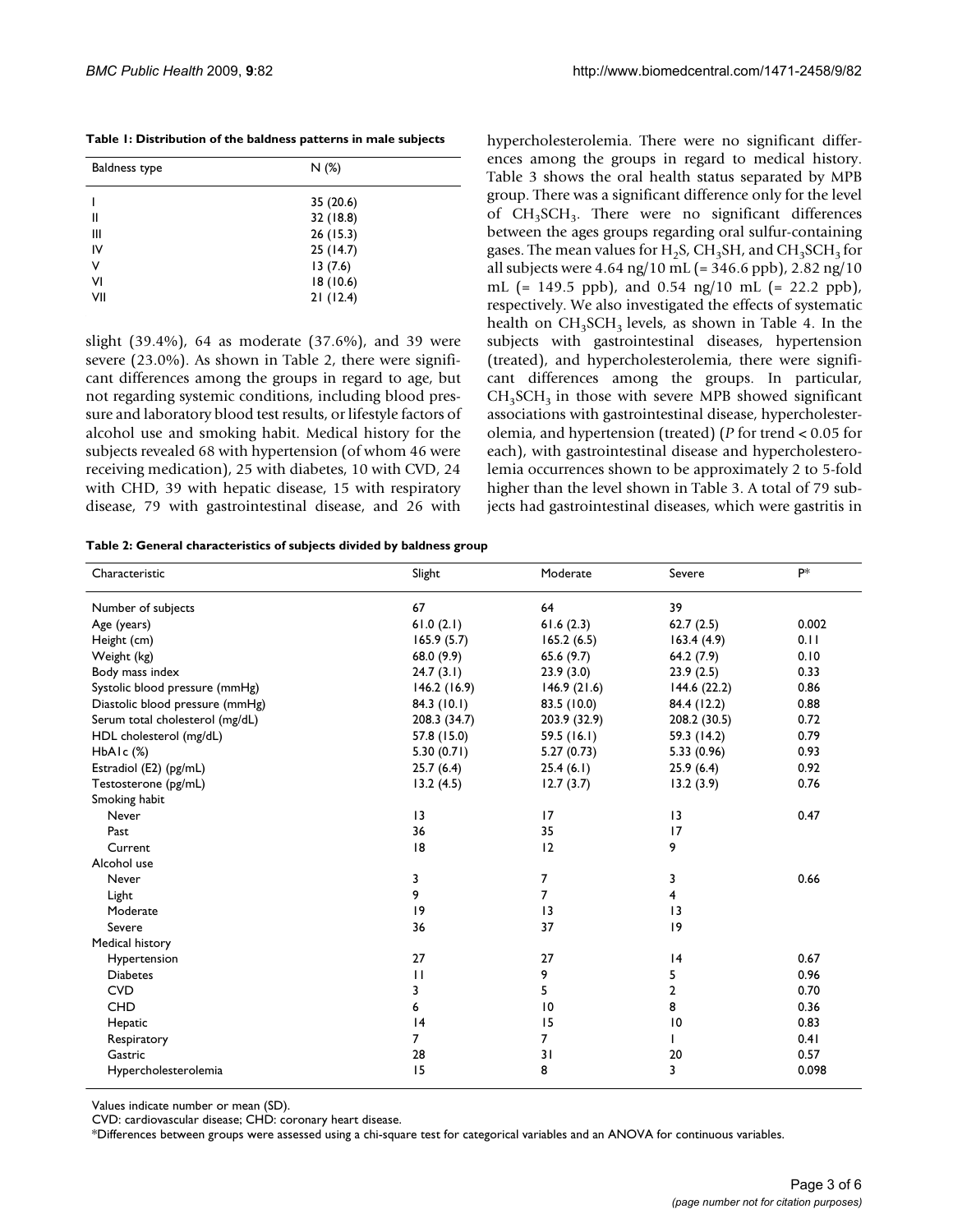| Parameter                         | Slight     | Moderate   | Severe      | P∗∗<br>0.49 |  |
|-----------------------------------|------------|------------|-------------|-------------|--|
| Number of carious teeth           | 0.43(0.9)  | 0.67(1.7)  | 0.69(1.3)   |             |  |
| Number of missing teeth           | 5.82(5.7)  | 4.19(4.7)  | 6.21(6.7)   | 0.13        |  |
| Maximum PD (mm)                   | 4.03(1.4)  | 4.17(1.7)  | 4.59(1.5)   | 0.19        |  |
| Maximum CAL (mm)                  | 5.32(1.9)  | 5.31(2.3)  | 5.28(2.9)   | 0.99        |  |
| Number of BOP                     | 3.08(3.4)  | 2.86(3.8)  | 3.33(4.3)   | 0.82        |  |
| Stimulated salivary flow (mL/min) | 1.30(0.88) | 1.37(0.77) | 1.36 (0.66) | 0.87        |  |
| $H2S$ (ng/10 mL)                  | 4.34(6.7)  | 4.74(6.9)  | 4.99(7.0)   | 0.89        |  |
| $CH3SH$ (ng/10 mL)                | 2.29(4.7)  | 2.56(4.4)  | 4.13(7.3)   | 0.21        |  |
| $(CH_3)_{2}S$ (ng/10 mL)          | 0.33(0.7)  | 0.27(0.5)  | 1.31(0.3)   | 0.005       |  |

**Table 3: Oral health status of subjects divided by baldness group**

Values indicate mean (SD).

PD: probing depth; CAL: clinical attachment loss; BOP: bleeding on probing.

\*Differences between groups were assessed using an ANOVA.

24, gastric ulcers in 12, duodenal ulcers in 10, gastric cancer in 1, large intestine polyps in 11, and combinations of those gastrointestinal diseases in 21. In contrast, there were no significant differences among the groups in regard to subjects treated to eliminate *H. pylori*. In addition, in subjects with other systemic diseases such as hepatic and diabetic diseases, there were no significant differences among the groups regarding  $CH<sub>3</sub>SCH<sub>3</sub>$  levels.

#### **Discussion**

In the present cross-sectional study, we investigated community-dwelling elderly subjects and found a significant association between  $CH<sub>3</sub>SCH<sub>3</sub>$  levels in volatile sulfurcontaining gases and MPB. Further, and the level of  $CH<sub>3</sub>SCH<sub>3</sub>$  was found to be much greater in males with gastrointestinal diseases, hypertension, and hypercholesterolemia. In general, oral sulfur-containing gases have been reported to be influenced by systemic conditions [15], though the number of epidemiological investigations is limited. A recent study suggested that  $CH<sub>3</sub>SCH<sub>3</sub>$  is the main contributor to extra-oral or blood-borne halitosis, due to a hitherto unknown metabolic disorder, while  $CH<sub>3</sub>SH$  and  $H<sub>2</sub>S$  are the main contributors to intra-oral halitosis [16]. A non-oral etiology of halitosis may include disturbances of the upper and lower respiratory tracts, disorders of the gastrointestinal tract, metabolic disorders,

and carcinomas [17]. The review has also suggested that halitosis originating from the respiratory tract is due to chronic sinusitis, chronic tonsilloliths, or nasal obstruction, while halitosis originating from the gastrointestinal tract is due to inflammatory bowel disease, *H. pylori* infection, gastritis, and esophageal reflux disease [17]. Most recently, Zhang et al. suggested that gastrointestinal symptoms including halitosis, gastric reflux and abdominal bloating, is significantly associated with sebaceous gland diseases (seborrhea, seborrheic dermatitis, acne, androgenetic alopecia and rosacea) [18], though their study was based on the questionnaire investigation. In the present study, we found it interesting that there was no significant association regarding oral sulfur-containing gases in our subjects when divided into those with and without gastrointestinal diseases (data not shown). Nevertheless, higher levels of  $CH_3SCH_3$  were observed in those with gastrointestinal diseases. Considering the correlations among halitosis, gastrointestinal diseases, and sebaceous gland diseases as described above, it is reasonable that a combined effect of MPB and gastrointestinal disease may lead to increased  $CH<sub>3</sub>SCH<sub>3</sub>$ .

Hoshi et al. (2002) [12] compared the levels of oral malodor between *H. pylori*-positive and -negative patients, and reported that levels of  $H_2S$  and  $CH_3SCH_3$  in mouth air

Table 4: Mean values of  $(CH_3)_2$ S in subjects with systemic disease divided by baldness group

|                                       | Slight     | Moderate   | Severe      | D∗    | <b>D</b> ** |
|---------------------------------------|------------|------------|-------------|-------|-------------|
| Gastrointestinal disease ( $N = 79$ ) | 0.31(0.80) | 0.19(0.39) | 2.26(4.38)  | 0.001 | 0.009       |
| Hypertension $(N = 68)$               | 0.47(0.94) | 0.21(0.35) | 0.96(1.36)  | 0.02  | 0.22        |
| Hypertension (treated) $(N = 46)$     | 0.27(0.65) | 0.25(0.39) | 1.30(1.66)  | 0.007 | 0.02        |
| Hypercholesterolemia ( $N = 24$ )     | 0.13(0.36) | 0.16(0.28) | 6.50(11.09) | 0.009 | 0.04        |
| H. pylori elimination $(N = 13)$      | 0.45(0.77) | 0.05(0.08) | 0.24(0.39)  | 0.43  | 0.61        |
| Hepatic disease $(N = 39)$            | 0.46(0.80) | 0.18(0.31) | 0.59(1.26)  | 0.31  | 0.79        |
| Diabetic disease $(N = 25)$           | 0.43(0.94) | 0.12(0.21) | 1.61(2.91)  | 0.18  | 0.24        |

Values indicate mean (SD) (ng/10 mL).

\*P value assessed by ANOVA.

\*\*P value for trend assessed by multiple regression analysis.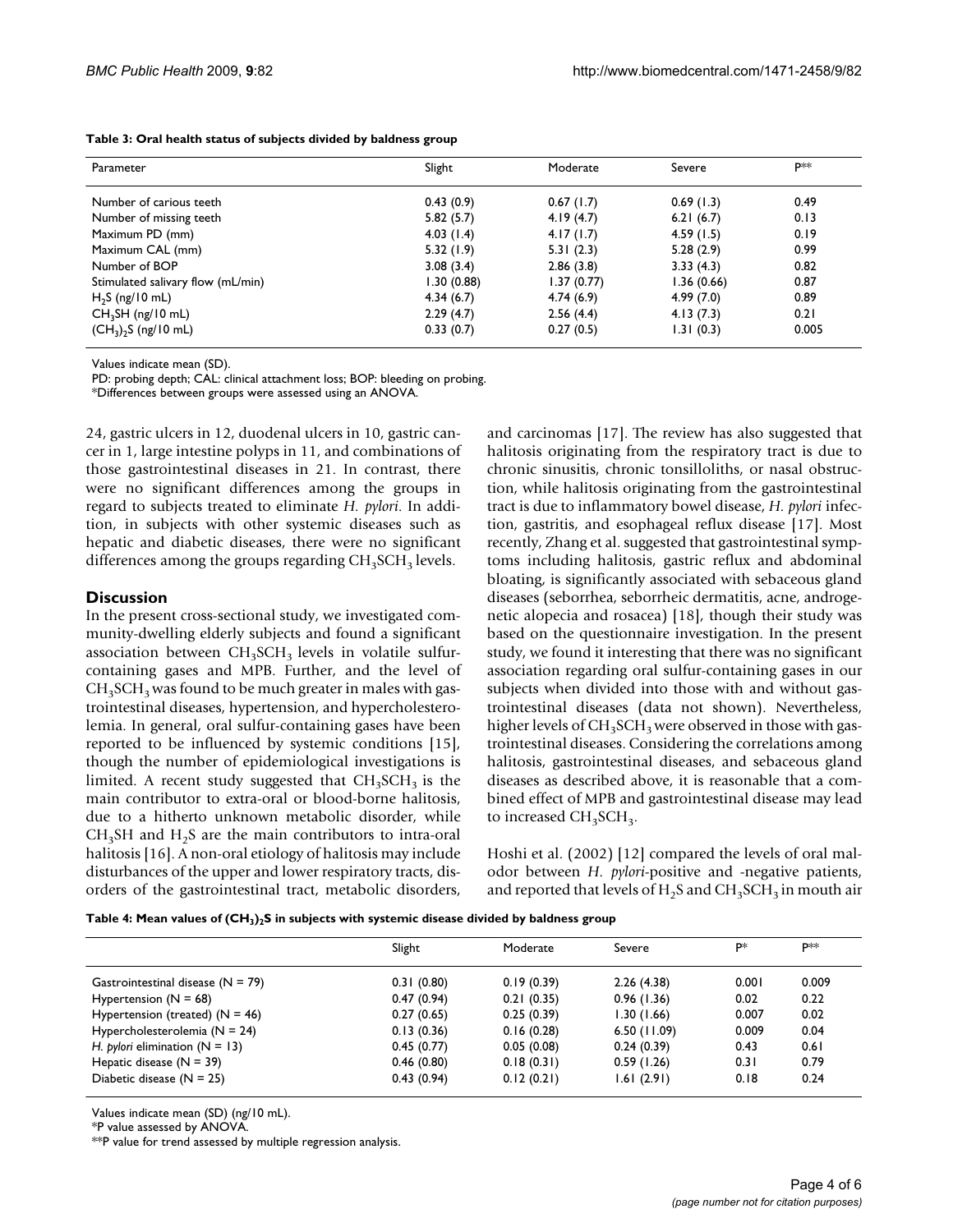were significantly higher in the positive patients. Our results also showed that levels of CH<sub>3</sub>SCH<sub>3</sub> were lower in subjects who had received treatment to eliminate *H. pylori*, though the difference was below the level of significance. On the other hand, the levels of  $H<sub>2</sub>S$  were scarcely changed. Considering that  $H<sub>2</sub>S$  originates from microbial putrefaction within the oral cavity [16], this finding may be partly explained by the effect of elimination of *H. pylori*, which might be no greater than that of  $CH<sub>3</sub>SCH<sub>3</sub>$ . An intervention study is needed to clarify this relationship.

On the other hand, in subjects with hypertension or high cholesterol, stronger associations between MPB and CH3SCH3 levels were observed. There are no known reports regarding associations between halitosis and systemic diseases, such as hypertension and hypercholesterolemia, whereas several studies have indicated that MPB may be a risk factor for some diseases, such as CVD or prostate cancer, though the detailed mechanisms are unknown [3-5]. One plausible mechanism has been speculated to be related to sex hormones, such as androgens [3]. The principal androgen responsible for MPB may be dihydrotestosterone (DHT), since it is an active metabolite of testosterone produced in tissue by the action of 5αreductase, and is involved in the pathogeneses of both MPB and myocardial infarction [19]. A recent investigation showed that the level of DHT and ratio of testosterone to epitestosterone in vertex hair from premature baldness subjects were higher than in the sample of nonbaldness subjects [20]. However, we could not clarify the associations between MPB and levels of sex hormones in the present study, since the level of DHT was not measured in our subjects.

Another recent report [21] found an association between BMI and oral malodor, and suggested that alcohol intake and BMI may be factors to help predict oral malodor. High BMI has also been associated with a variety of ailments, including type II diabetes, hypertension, dyslipidemia, cerebrovascular accident, myocardial infarction, cancer (e.g., prostate cancer and colon cancer), gout, arthritis, fatty liver, and sleep apnea [22]. However, we found no significant differences among the groups in regard to height, weight, and BMI. Considering these findings, the association between MPB and oral malodor may be explained through novel mechanisms that have not been defined.

There are some limitations to our study. First, the number of subjects was limited and the results were obtained in a preliminary research manner. Further, the study subjects were generally in good health, thus our findings may indicate that an association that exists primarily in healthy elderly subjects. Finally, because all subjects were Japanese, thus our results may not be applicable to men of other racial groups.

#### **Conclusion**

From this study, within the limitations of the present study, our results suggest that MPB is associated with an increased risk of oral malodor independent of age, while the existence of gastrointestinal disease, and known risk factors for CVD and CHD (i.e., hypertension and hypercholesterolemia) were found to strengthen association between MPB and  $CH<sub>3</sub>SCH<sub>3</sub>$  levels, though the causes and effects remain unclarified. Conversely, it is possible that a subject with higher levels of  $CH<sub>3</sub>SCH<sub>3</sub>$  and severe MPB may be predisposed to gastrointestinal diseases and cardiovascular-related diseases. If so, then assessment of MPB and measurement of oral malodor, simple and non-invasive methods, may be useful as screening for potential systemic health conditions, including disorders in the gastrointestinal tract and metabolic disorder, in a large population-based examination. Nevertheless, additional research is needed to corroborate these findings and clarify the biological mechanisms related to the increase in  $CH<sub>3</sub>SCH<sub>3</sub>$  levels in subjects with severe MPB.

### **Competing interests**

The authors declare that they have no competing interests.

#### **Authors' contributions**

The epidemiological study was supervised by TT and TA. TA, SA, IS, YT, AY, TH, TT, participated in the epidemiological study. TT initially designed the study. TA contributed towards analysis and interpretation of data, and wrote the first draft of the manuscript. All authors read and approved the final version of the report.

#### **Acknowledgements**

The authors extend their gratitude to the subjects who participated in this investigation.

#### **References**

- 1. Norwood OT: **[Male pattern baldness: classification and inci](http://www.ncbi.nlm.nih.gov/entrez/query.fcgi?cmd=Retrieve&db=PubMed&dopt=Abstract&list_uids=1188424)[dence.](http://www.ncbi.nlm.nih.gov/entrez/query.fcgi?cmd=Retrieve&db=PubMed&dopt=Abstract&list_uids=1188424)** *South Med J* 1975, **68:**1359-1365.
- 2. Hamilton J: **Patterned loss of hair in man: types and incidence.** *Ann NY Acad Sci* 1950, **53:**708-728.
- 3. Lesko SM, Rosenberg L, Shapiro S: **[A case-control study of bald](http://www.ncbi.nlm.nih.gov/entrez/query.fcgi?cmd=Retrieve&db=PubMed&dopt=Abstract&list_uids=8429606)[ness in relation to myocardial infarction in men.](http://www.ncbi.nlm.nih.gov/entrez/query.fcgi?cmd=Retrieve&db=PubMed&dopt=Abstract&list_uids=8429606)** *Jama* 1993, **269:**998-1003.
- 4. Lotufo PA, Chae CU, Ajani UA, Hennekens CH, Manson JE: **[Male](http://www.ncbi.nlm.nih.gov/entrez/query.fcgi?cmd=Retrieve&db=PubMed&dopt=Abstract&list_uids=10647754) [pattern baldness and coronary heart disease: the Physicians'](http://www.ncbi.nlm.nih.gov/entrez/query.fcgi?cmd=Retrieve&db=PubMed&dopt=Abstract&list_uids=10647754) [Health Study.](http://www.ncbi.nlm.nih.gov/entrez/query.fcgi?cmd=Retrieve&db=PubMed&dopt=Abstract&list_uids=10647754)** *Arch Intern Med* 2000, **160:**165-171.
- 5. Hawk E, Breslow RA, Graubard BI: **[Male pattern baldness and](http://www.ncbi.nlm.nih.gov/entrez/query.fcgi?cmd=Retrieve&db=PubMed&dopt=Abstract&list_uids=10815699) [clinical prostate cancer in the epidemiologic follow-up of the](http://www.ncbi.nlm.nih.gov/entrez/query.fcgi?cmd=Retrieve&db=PubMed&dopt=Abstract&list_uids=10815699) first National Health and Nutrition Examination Survey.** *Cancer Epidemiol Biomarkers Prev* 2000, **9:**523-527.
- 6. Randall VA: **[Androgens and human hair growth.](http://www.ncbi.nlm.nih.gov/entrez/query.fcgi?cmd=Retrieve&db=PubMed&dopt=Abstract&list_uids=8187311)** *Clin Endocrinol (Oxf)* 1994, **40:**439-457.
- 7. Haas GP, Sakr WA: **[Epidemiology of prostate cancer.](http://www.ncbi.nlm.nih.gov/entrez/query.fcgi?cmd=Retrieve&db=PubMed&dopt=Abstract&list_uids=9314822)** *CA Cancer J Clin* 1997, **47:**273-287.
- 8. Tonzetich J: **[Production and origin of oral malodor: a review of](http://www.ncbi.nlm.nih.gov/entrez/query.fcgi?cmd=Retrieve&db=PubMed&dopt=Abstract&list_uids=264535) [mechanisms and methods of analysis.](http://www.ncbi.nlm.nih.gov/entrez/query.fcgi?cmd=Retrieve&db=PubMed&dopt=Abstract&list_uids=264535)** *J Periodontol* 1977, **48:**13-20.